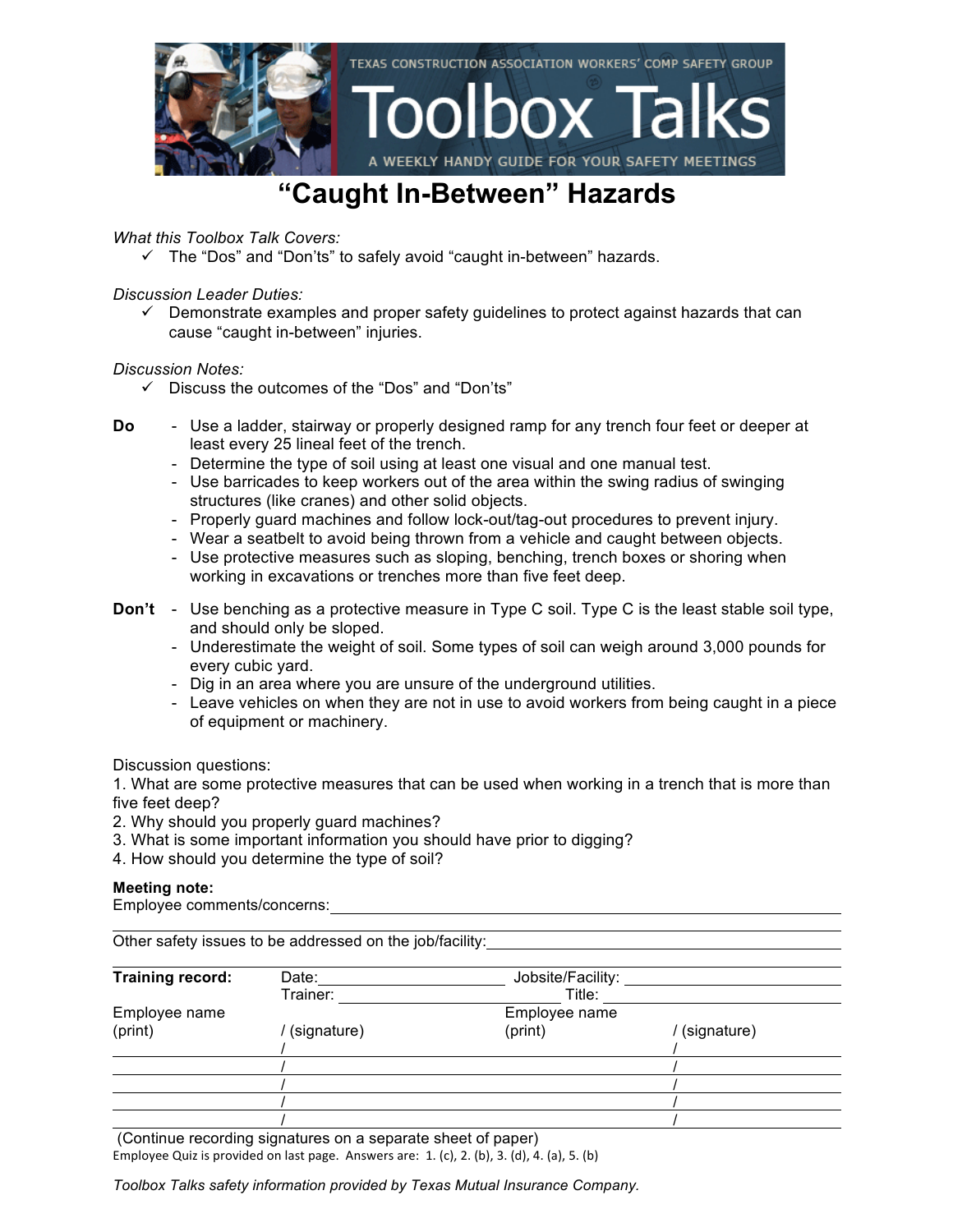

# **"Caught In-Between" Hazards**

### **Hazards include:**

Cave-ins, hazardous atmospheres, loss of limbs, injury and death.

## **Smart Safety Rules**

- Call 811 several days prior to digging to identify and mark all underground utilities. Examples of underground utilities may include electrical, gas, water, sewer, steam, chemical and telecommunications.
- Remember that workers outside of a shoring and shielding system are not protected.
- The angle used for sloping or benching depends on the type of soil present. Soil types are: Solid Rock, Type A, Type B and Type C. Type C is the least stable soil.
- Ensure that barricades are in place to prevent workers from walking in an area where swinging structures could pin them between a vehicle and an object.